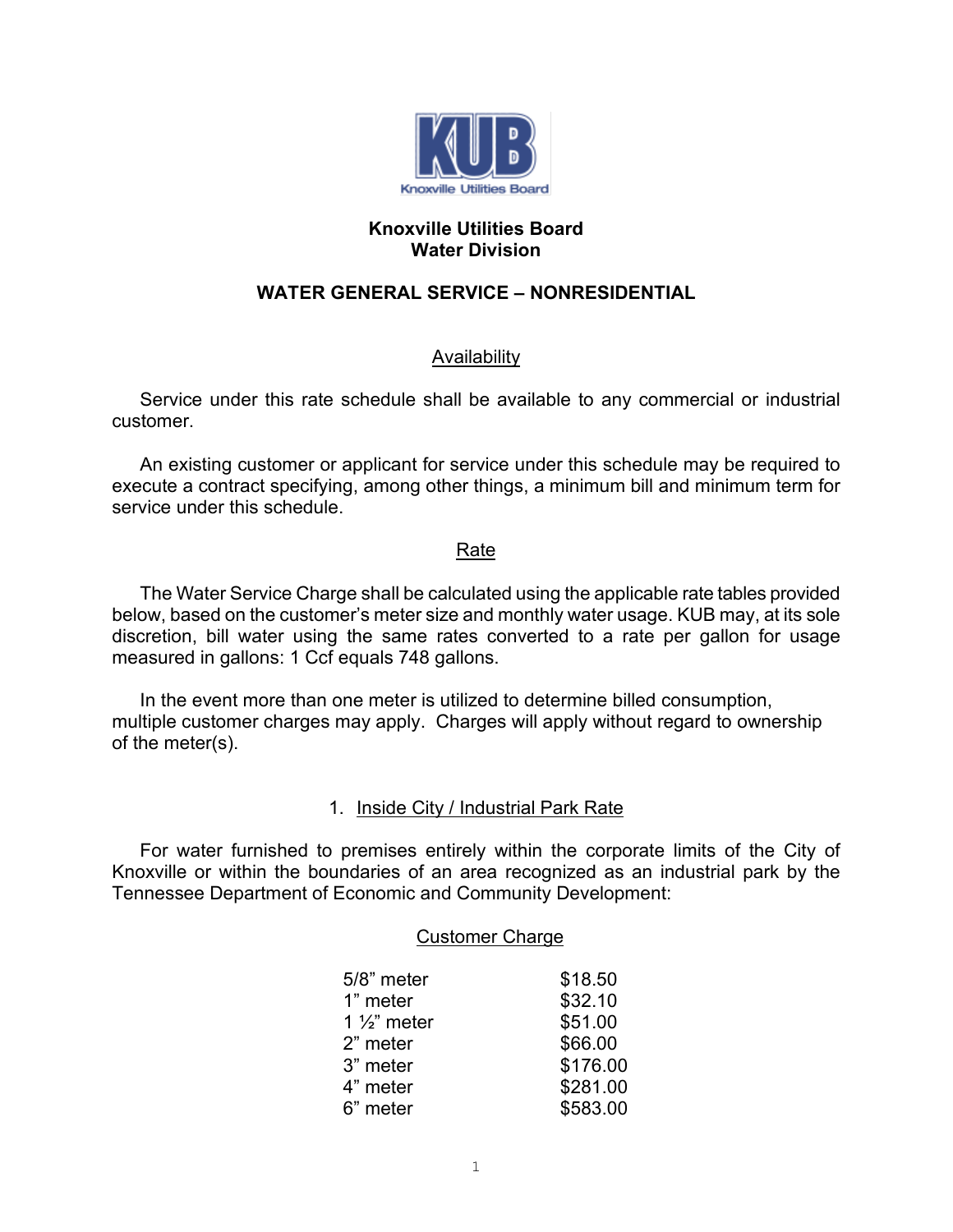|             | 8" meter                |     | \$1,026.00     |
|-------------|-------------------------|-----|----------------|
|             | 10" meter               |     | \$1,563.00     |
|             | 12" meter               |     | \$2,357.00     |
|             | <b>Commodity Charge</b> |     |                |
|             |                         |     |                |
| First       | 2 Ccf                   | -at | \$2.20 per Ccf |
| Next        | 8 Ccf at                |     | \$4.65 per Ccf |
| <b>Next</b> | 90 Ccf                  | at  | \$5.70 per Ccf |
| Next        | 300 Ccf                 | at  | \$4.25 per Ccf |
| <b>Next</b> | 4,600 Ccf at            |     | \$2.65 per Ccf |
| Over        | 5,000 Ccf at            |     | \$1.25 per Ccf |
|             |                         |     |                |

2. Outside – City Rate

For water furnished to premises upon which any water faucet or other outlet is outside the corporate limits of the City of Knoxville, excluding premises within the boundaries of an area recognized as an industrial park by the Tennessee Department of Economic and Community Development:

#### Customer Charge

| 5/8" meter              | \$20.00    |
|-------------------------|------------|
| 1" meter                | \$37.00    |
| 1 $\frac{1}{2}$ " meter | \$57.50    |
| 2" meter                | \$76.50    |
| 3" meter                | \$207.00   |
| 4" meter                | \$336.00   |
| 6" meter                | \$715.00   |
| 8" meter                | \$1,255.50 |
| 10" meter               | \$1,910.50 |
| 12" meter               | \$2,830.50 |
|                         |            |

## **Commodity Charge**

| First       | 2 Ccf     | аt | \$2.60 per Ccf |
|-------------|-----------|----|----------------|
| <b>Next</b> | 8 Ccf     | аt | \$5.35 per Ccf |
| <b>Next</b> | 90 Ccf    | аt | \$6.90 per Ccf |
| <b>Next</b> | 300 Ccf   | at | \$4.95 per Ccf |
| <b>Next</b> | 4,600 Ccf | at | \$3.20 per Ccf |
| Over        | 5,000 Ccf | at | \$1.50 per Ccf |

Rules and Regulations